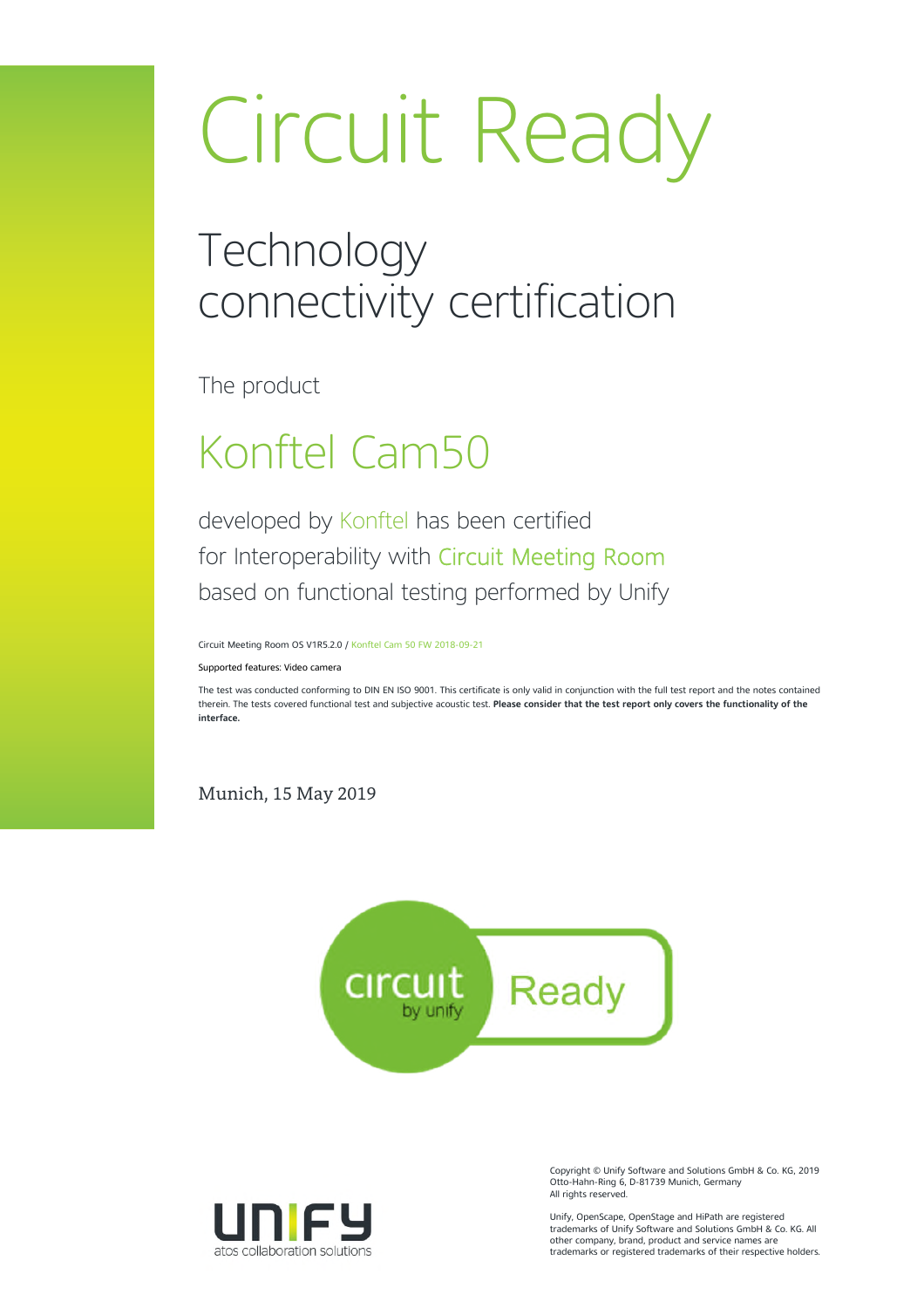# **Functional Test Report**

### **Circuit Meeting Room**

with

### **Konftel Cam50**

| Author:  | Christian Kaehler |
|----------|-------------------|
| Version: | 1.0               |
| Status:  | Released          |
| Date:    | 15.05.2019        |



Copyright © Unify GmbH & Co. KG, 2019 Otto-Hahn-Ring 6, D-81739 Munich, Germany All rights reserved.

Unify, OpenScape, OpenStage and HiPath are registered trademarks of Unify Software and Solutions GmbH & Co. KG. All other company, brand, product and service names are trademarks or registered trademarks of their respective holders.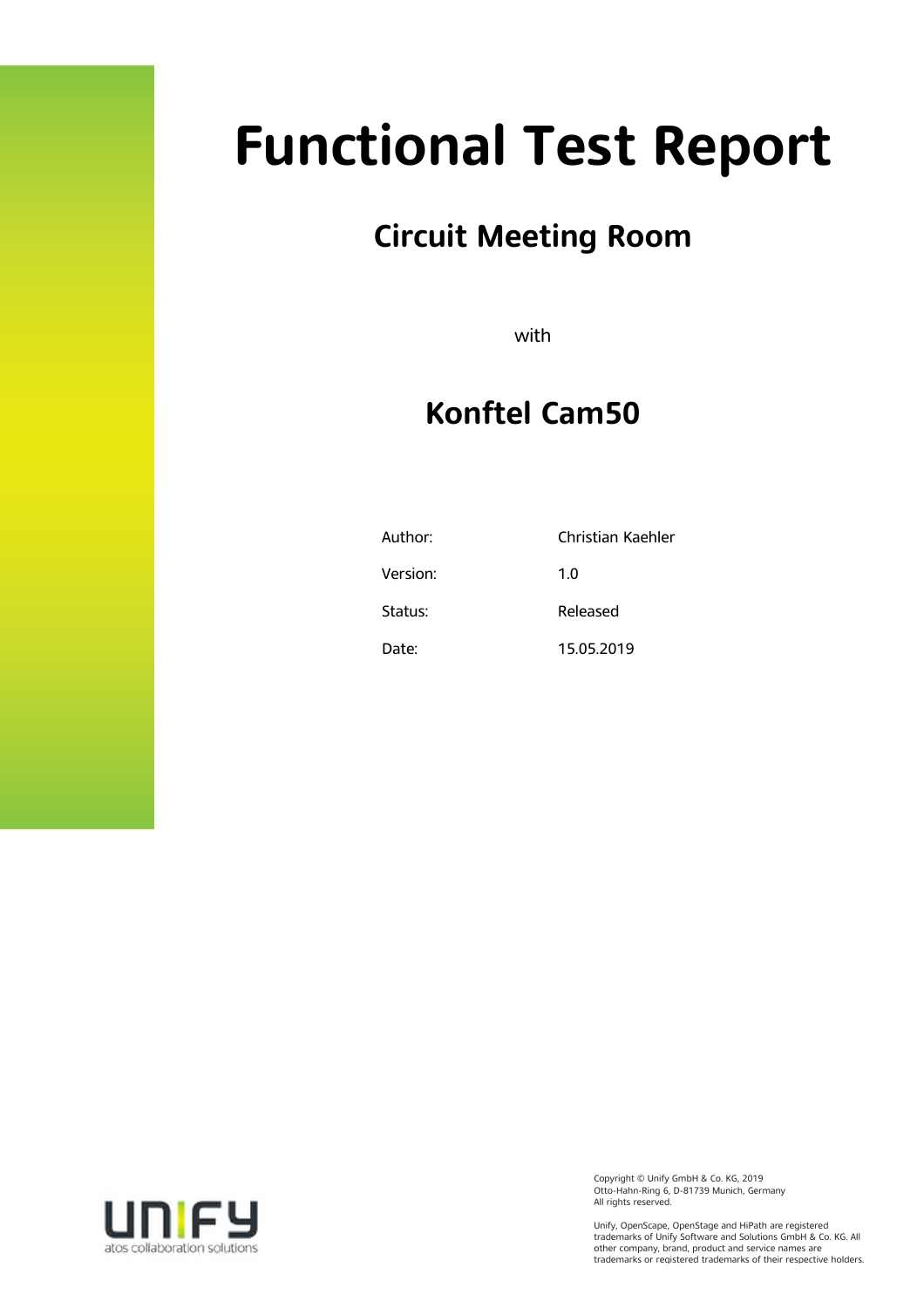#### **Table of Contents**

| 1. Overview               | 3              |
|---------------------------|----------------|
| 1.1. Executive Summary    | 3              |
| 1.1.1. Basic Equipment    | 3              |
| 1.2. Test Strategy        | 3              |
| 1.3. Test Result Summary  | 3              |
| 1.3.1. Problems           | 3              |
| 1.3.2. Restrictions       | 3              |
| 1.3.3. Remarks            | 3              |
| 1.3.4. Setup              | 4              |
| 2. Test Results in Detail | 5              |
| 2.1. Test cases           | 5              |
| 2.2. Remarks / Appendixes | 5              |
| 3. Confirmation           | $\overline{7}$ |

### *History of Change*

| Version | Date       | <b>Description</b> | Name              |
|---------|------------|--------------------|-------------------|
| 1.0     | 15.05.2019 | Released           | Christian Kaehler |
| 0.1     | 14.05.2019 | <b>Draft</b>       | Christian Kaehler |
|         |            |                    |                   |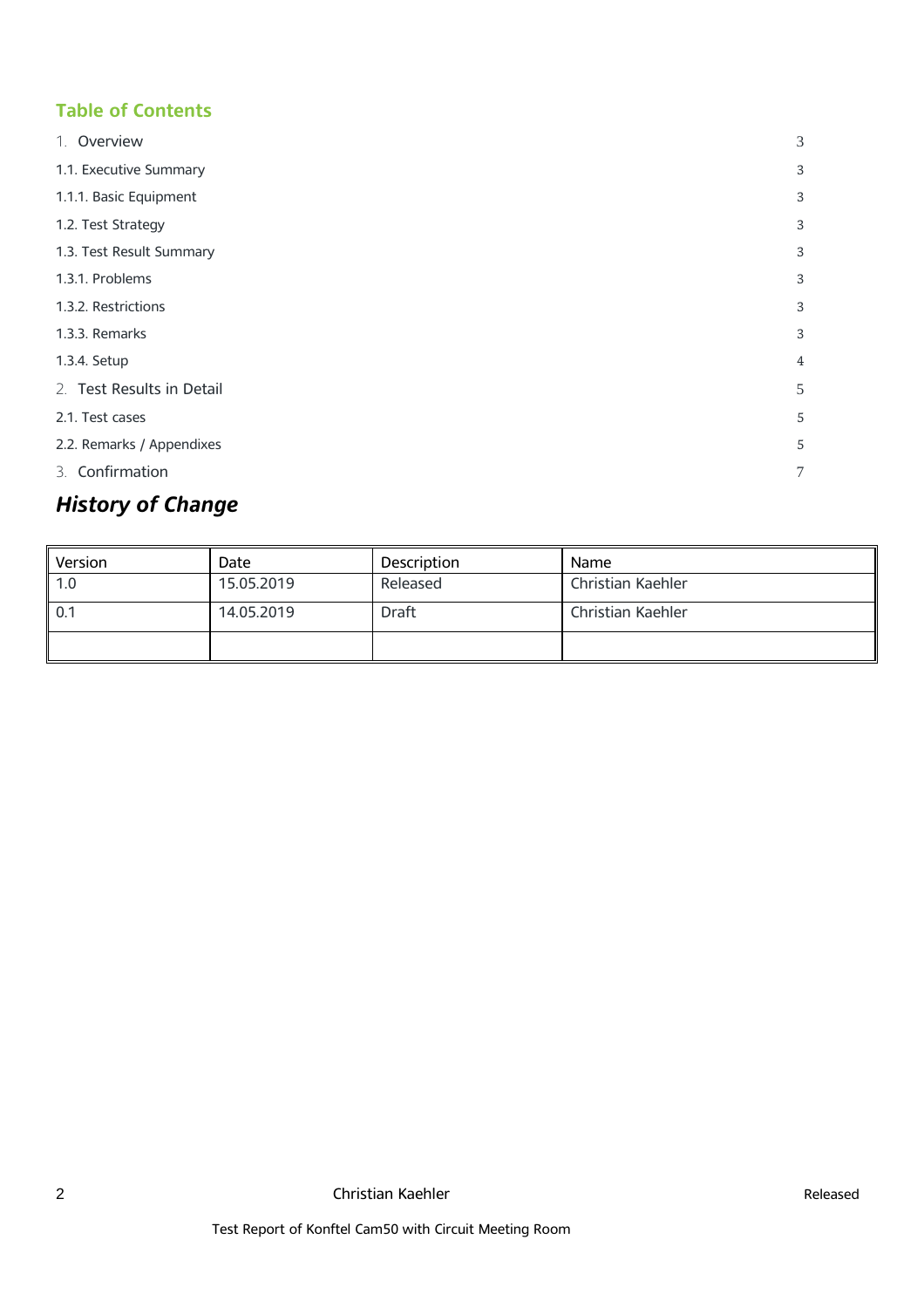## 1. Overview

#### **1.1. Executive Summary**

The functional tests were carried out at GVS (Global Vendor Support) test lab. The test cases are listed below. The test reports are automatically generated report.

#### 1.1.1. Basic Equipment

| <b>Test environment</b>                 |                          |
|-----------------------------------------|--------------------------|
| <b>Circuit</b>                          |                          |
| <b>Circuit Meeting Room OS</b>          | V1R5.2.0                 |
| <b>Circuit Meeting Room Application</b> | 1.2.4800                 |
| <b>Product FW</b>                       | <b>Issued 2018-09-21</b> |

#### **1.2. Test Strategy**

The certification test performed for Product is focused on audio basic functionality for

☒video

☐audio

☐audio / video

The focus is on basic functionality and does not cover any quality measurements for audio or video streams. If additional features in the product are relevant for proper operation with Circuit Meeting Room then these are listed in the test cases.

#### **1.3. Test Result Summary**

For details please have a look at the test results

#### 1.3.1. Problems

• No problems

#### 1.3.2. Restrictions

• No restrictions

#### 1.3.3. Remarks

• No remarks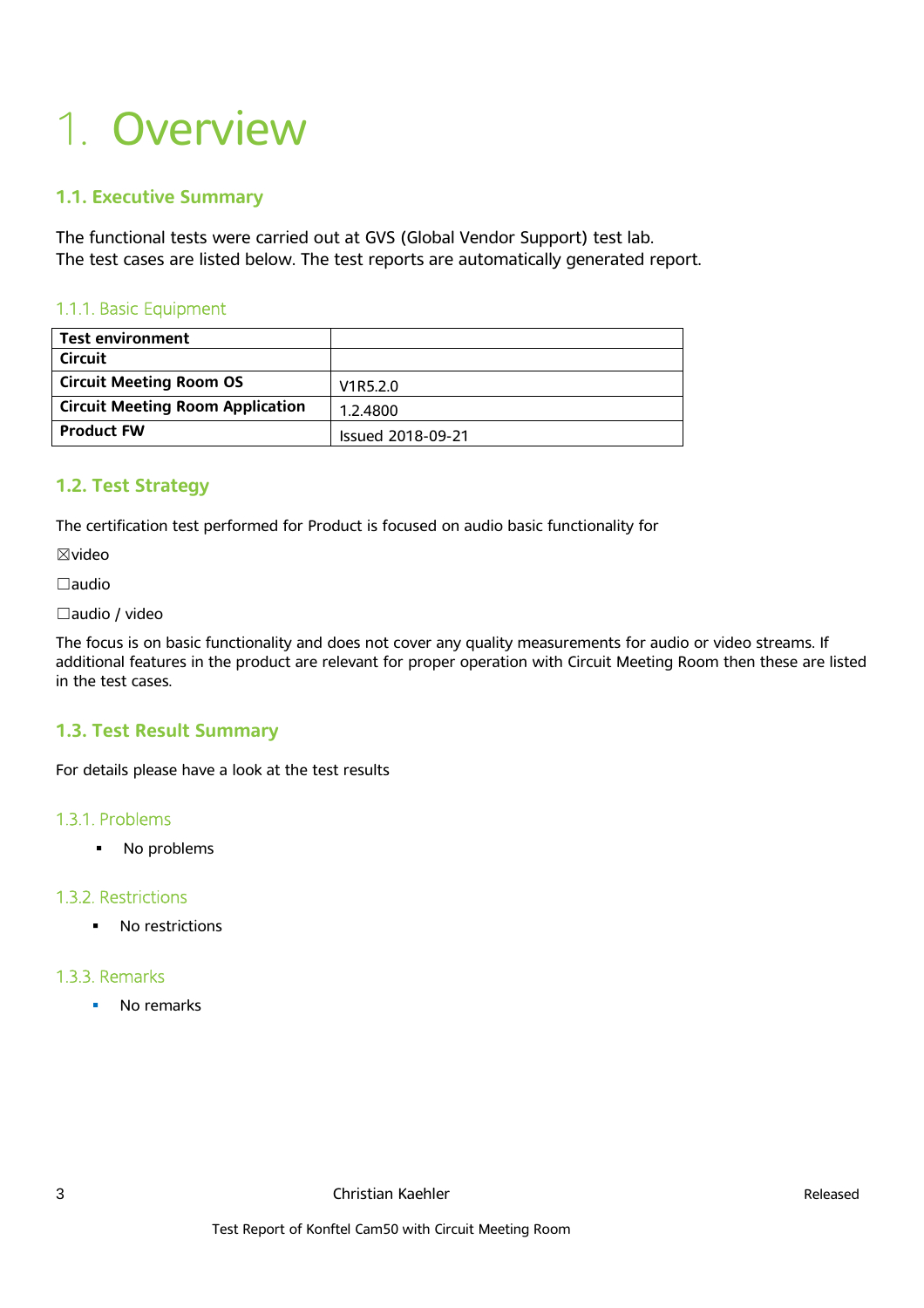#### 1.3.4. Setup



#### **Figure 1: Logical Topology Diagram Circuit Meeting Room**

Circuit Meeting Room is tested in standard configuration: Network connected via Gigabit Ethernet, output display on Full-HD capable display (single screen configuration), for speakerphones a standard web cam is connected (and vice versa) to complete the configuration. Circuit public cloud service is used for operation.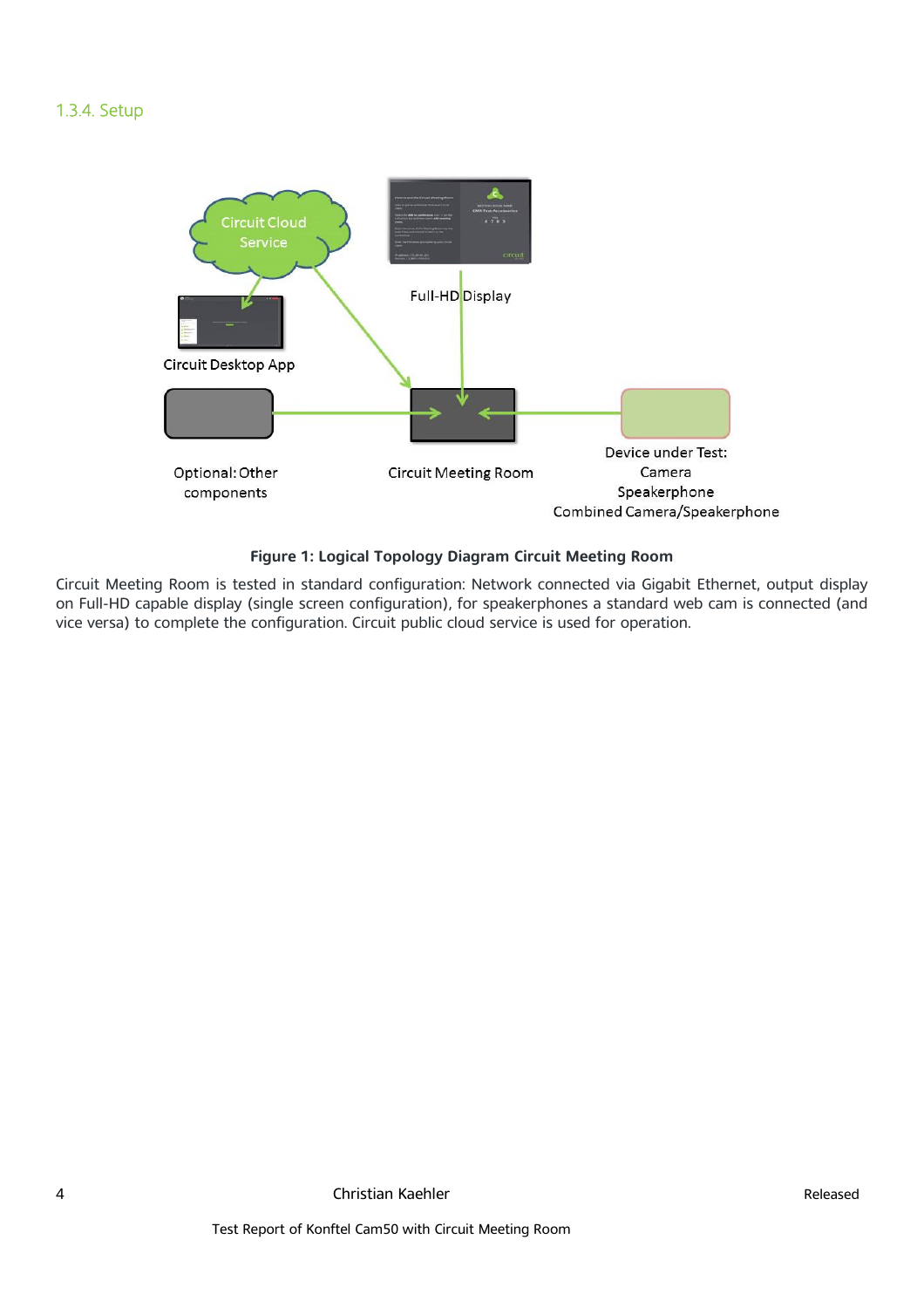### Test Results in Detail

#### **1.4. Test cases**

| <b>Key</b>         | <b>Test Description</b>                                    | <b>Result</b> | <b>Comment</b>              |
|--------------------|------------------------------------------------------------|---------------|-----------------------------|
| <b>DTHSFT-4251</b> | Connection via USB                                         | Passed        | Connected via USB3.0        |
|                    |                                                            |               | Detected as "Konftel Cam50" |
| <b>DTHSFT-4254</b> | Conference: Video input                                    | Passed        | 1920*1080p with 30 fps      |
| <b>DTHSFT-4253</b> | Conference: Audio input                                    | Invalid       |                             |
| <b>DTHSFT-4252</b> | Conference: Audio output                                   | Invalid       |                             |
| <b>DTHSFT-4255</b> | Conference: Video output                                   | Invalid       |                             |
| <b>DTHSFT-4257</b> | Conference: Mute sync with Circuit                         | Invalid       |                             |
| <b>DTHSFT-4256</b> | Conference: Audio mute (local)                             | Invalid       |                             |
| <b>DTHSFT-4261</b> | Telephony - interaction                                    | Invalid       |                             |
| <b>DTHSFT-4259</b> | Connection and features via BT                             | Invalid       |                             |
| <b>DTHSFT-4258</b> | Conference: Release from<br>conference (sync with Circuit) | Invalid       |                             |
| <b>DTHSFT-4260</b> | Power saving                                               | Passed        |                             |
| <b>DTHSFT-4263</b> | Conference: Manual testing - mixed<br>scenarios            | Passed        |                             |
| <b>DTHSFT-4262</b> | Conference: Long duration call                             | Passed        |                             |

#### **1.5. Remarks / Appendixes**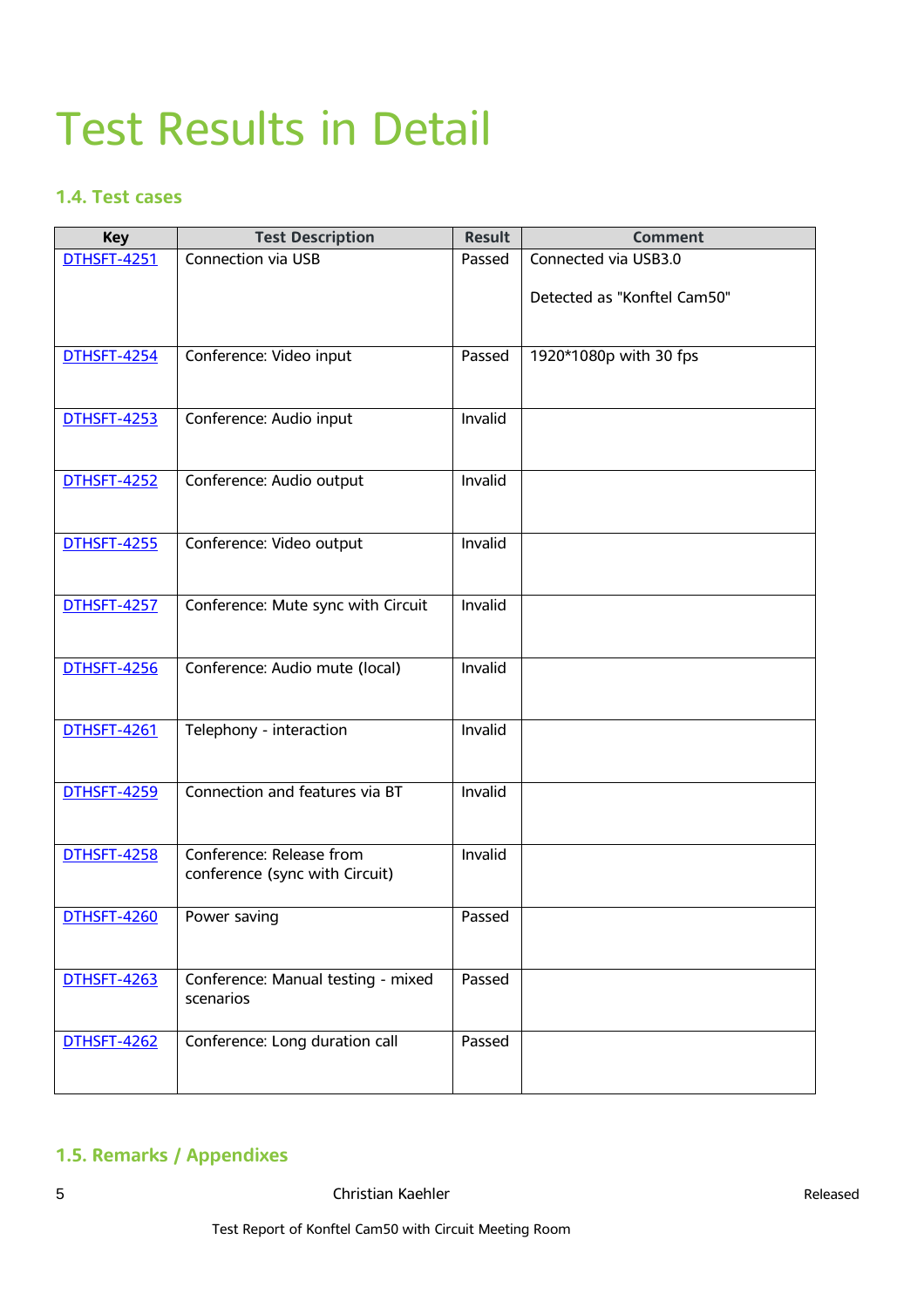#### Explanation of acronyms:

- CMR Circuit Meeting Room
- DUT Device Under Test
- INVALID Test NOT applicable as not supported by DUT
- FAILED Test case NOT successful
- PASSED Test case successful